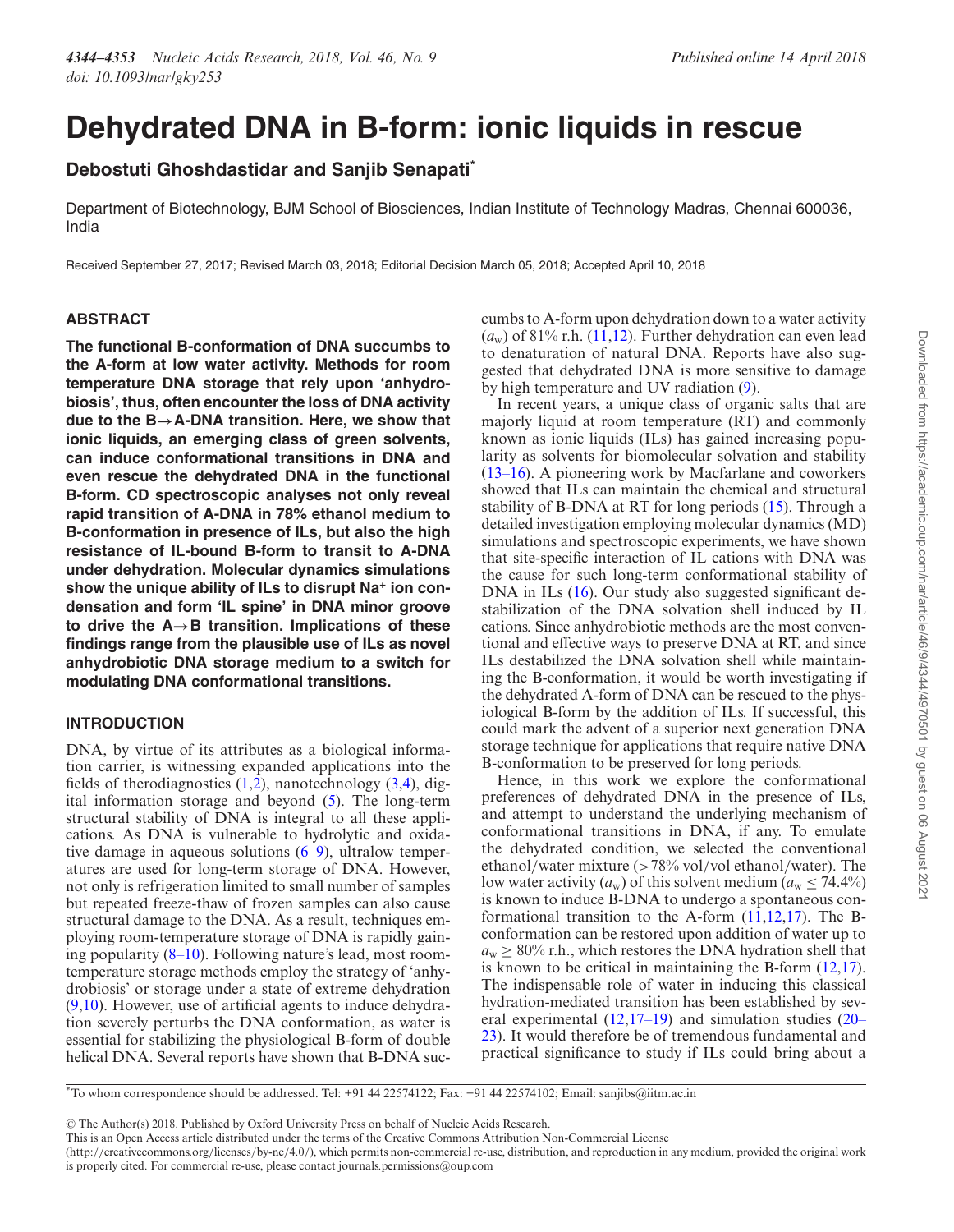similar  $A \rightarrow B$  transition of DNA without the aid of hydration, in other words obtain the dehydrated DNA in B-form.

## **MATERIALS AND METHODS**

## **DNA samples**

DNA from Salmon testes (*Oncerhynchus keta*) and all ILs were obtained from Sigma-Aldrich. DNA was sonicated down to 500 bp using a probe sonicator, precipitated with ethanol and re-constituted in water at a stock concentration of 100  $\mu$ g/ml. All experiments were carried out in unbuffered solutions.

## **Preparation of A-DNA**

The A-form of DNA was prepared as described earlier (11,12,17). Briefly, sonicated DNA was re-suspended in water at a stock concentration of  $100 \mu$ g/ml and the NaCl concentration was adjusted to 300  $\mu$ M. Step by step addition of ethanol with constant stirring generated the A-form, indicated by a molar dichroism of  $\Delta \epsilon = 8-9$  at the CD maximum (268 nm). This solution form of A-DNA was used as the starting point for carrying out the CD experiments to study A→B-DNA transition. CD spectra were recorded at 25◦C.

#### **IL-induced A**→**B-DNA transition**

Calculated quantities of stock IL/water solutions were added to the A-DNA solution and the CD spectra were recorded. For all ILs, the complete transition to B-DNA was attained within an IL concentration of 1.5 mM. During the course of IL addition, the ethanol concentration was maintained within 76.8% to ensure that the observed transition was mediated by ILs and not by a change in the water activity of the solution.

#### **Back-extraction of DNA from DNA-IL solutions**

To prepare DNA-IL solutions, measured quantities of Salmon testes DNA were suspended in IL/water binary mixtures containing 20wt% [bmim][Ac] or [chol][Ac] ILs to obtain a final DNA concentration of 2 mg/ml. DNA concentrations were determined using an extinction coefficient of 6600 M<sup>−</sup><sup>1</sup> cm<sup>−</sup><sup>1</sup> at 260 nm and expressed in terms of base molarity. Back-extraction of DNA fraction from these IL/water binary mixtures was carried out by precipitating with ice-cold ethanol in the presence of 3M sodium acetate salt. The mixture was centrifuged and the recovered DNA pellet was re-suspended in  $1 \times$  TE buffer. Ethanol precipitation was carried out up to three times for each solution to attempt complete removal of IL from the DNA. Electrophoresis of regenerated DNA was carried out on 2% agarose gels.

#### **MD simulations**

MD simulation set up and performance were carried out using the Amber package (24). The well characterized DD dodecamer was used as the model to study the conformational transition in double helical DNA. The canonical A- and Bforms of the dodecamer used as starting structures for all simulations were generated using the nucleic acid builder (NAB) utility within the Amber14 module (24). Interaction potentials were defined within the OPLS-AA/AMBER framework (25). To begin with, we performed three control simulations of (i) A-DNA in 85% ethanol (system 7 in Supplementary Table S1), (ii) A-DNA in water (system 8 in Supplementary Table S1) and (iii) B-DNA in water (system 9 in Supplementary Table S1). The A-conformer is typically simulated in an ∼85% ethanol/water mixture, since a lower or higher *a*<sup>w</sup> appears to perturb the helicoidal geometry of A-DNA (20). The control systems were built and simulated following the well-established protocol described by Cheatham *et al.* (20) as further detailed in SI Methods. For simulating the IL-induced  $A \rightarrow B-DNA$  transition, average structure of the simulated A-DNA in 85% ethanol (system 7) along with its condensed cloud of Nacounterions was used as the starting structure. This was done to emulate the experimental protocol, wherein ILs were titrated into the DNA/ethanol solution that already contained NaCl. Twenty two [bmim][Ac] or [chol][Ac] ILs were randomly placed around the DNA, with at least  $10 \text{ Å}$ distance from the phosphate backbone. Subsequently, each system was thoroughly equilibrated. To enable volume variation, simulations were performed in an NPT ensemble using the Berendsen thermostat and barostat. The calculation of long-range Coulombic forces was performed employing the full Ewald summation technique. The real space part of the Ewald sum and Lennard-Jones interactions were cut off at 15  $\AA$ . SHAKE was used to constrain bond lengths between heavy atoms and hydrogens. Following equilibration, an unrestrained production run of 200 ns was performed for each DNA-IL system. All analyses were carried out using in-house codes and the cpptraj module in Amber 14 (24).

#### **RESULTS AND DISCUSSION**

#### **Dehydrated DNA transits to B-form under the influence of ILs**

Two of the most physiologically relevant conformers of DNA, the A- and B-forms, exist under conditions of low and high hydration, respectively (12,17,18). Different hydration levels can be attained *in vitro* by changing the water activity  $(a_w)$  of the aqueous solvent medium with the addition of ethanol, and the resulting conformational transitions in DNA are monitored using circular dichroism (CD) spectroscopy. The characteristic CD spectrum of B-DNA in aqueous solution comprises of a positive and a negative peak of equal intensities at 278 and 245 nm respectively, with a cross-over at 260 nm (Supplementary Figure S1, dashed line). As shown in Supplementary Figure S1, upon addition of up to 78% ethanol (*a*<sup>w</sup> of 74.4% r.h.), B-DNA transited to the A-form as indicated by characteristic changes in all the CD signals. The positive CD signal at 278 nm intensified and underwent a blue shift, the negative peak at 245 nm almost disappeared, while a negative peak at 211 nm became prominent.

To investigate if ILs can play any role in the conformational transitions of DNA, we added a series of high-to-moderately biocompatible ILs––[1-ethyl-3-methyl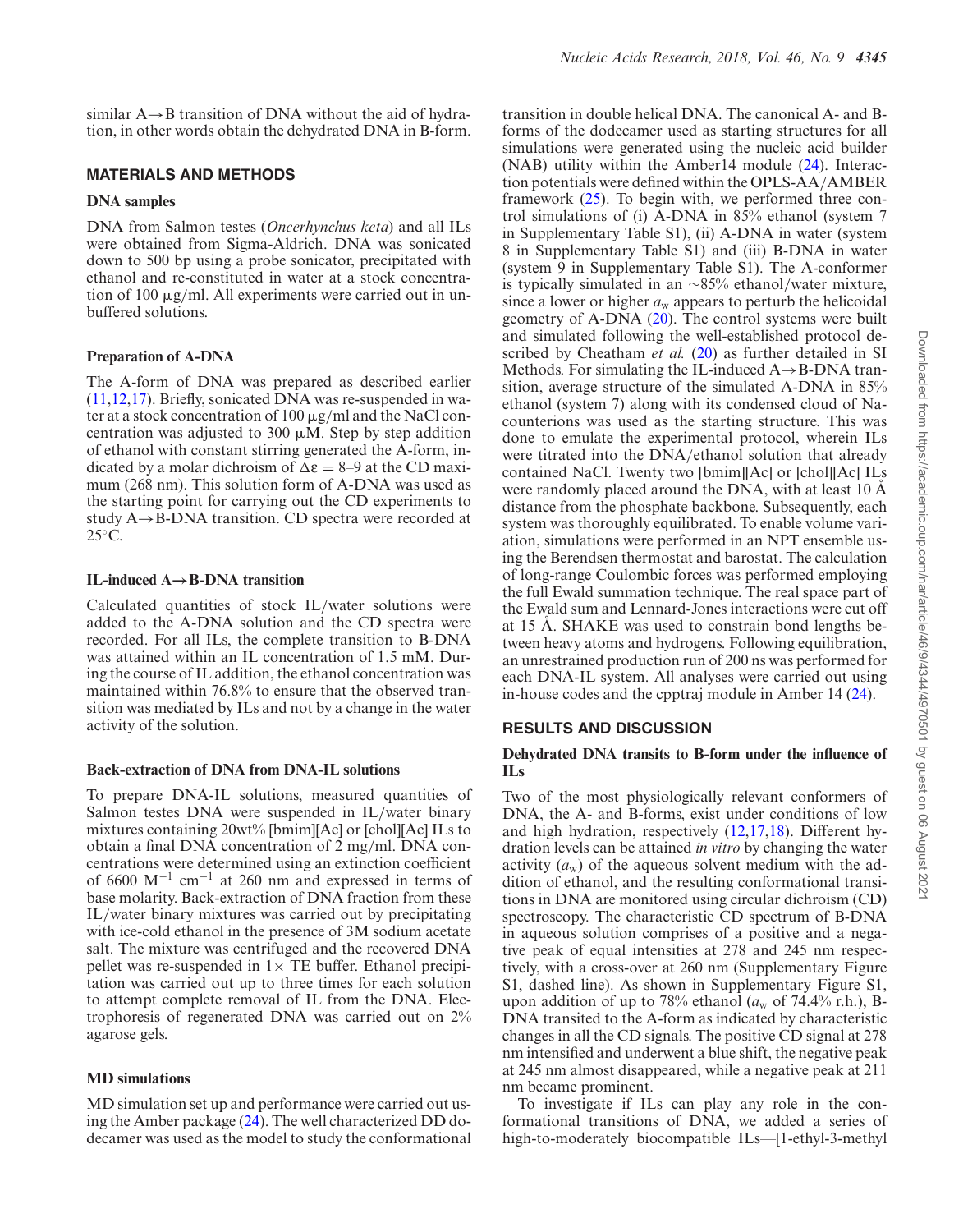imidazolium][acetate] ([emim][Ac]), [1-butyl-3-methyl imidazolium][acetate] ([bmim][Ac]), [cholinium][acetate] ([chol][Ac]), [1-ethyl-3-methyl imidazolium][lactate] ([emim][Lac]) and [cholinium][lactate] ([chol][Lac])––into the dehydrated environment of 78% ethanol/water containing the A-form of DNA. Interestingly, A-DNA showed a clear transition to the B-form with the progressive addition of ILs, despite the dehydrated medium as shown in Figure 1. The transition was completed with the addition of a maximum 1.5 mM concentration of all ILs studied, beyond which overlapping peaks characterizing the B-form were obtained. This is remarkable, because the water activity of the final solution containing B-DNA corresponds to 75.3% r.h. (76.8% ethanol), which is classically known to harbour the A-form of DNA (Supplementary Figure S1) (11,12). Since DNA typically exists in A-conformation in dehydrated medium, it is of immense fundamental and practical importance to understand how ILs can cause an A→B-DNA transition under dehydration. Hence, we resorted to all-atom MD simulations, which have been proven to be very effective in exploring the conformational transitions in DNA (20–23).

#### **Mechanism of IL-induced A**→**B-DNA transition under dehydration**

To study conformational dynamics in DNA using MD simulations, the Dickerson-Drew (DD) dodecamer  $[ (CGCGAATTCGCG)<sub>2</sub> ]$  is commonly used as a model sequence since it does not show a bias towards either A- or B-conformer. Moreover, the DD dodecamer is the minimal model available that possesses a complete helical turn, which is key to studying transitions in DNA helical parameters during conformational change (Supplementary Figure S2). The A-conformer is typically simulated in an ∼85% ethanol/water mixture, since a lower or higher *a*<sup>w</sup> appears to perturb the helicoidal geometry of A-DNA (26). Hence, to elucidate the mechanism of  $A \rightarrow B$  transition of DNA caused by ILs under dehydration, we simulated the A-conformer of the dodecamer in 85% ethanol/water mixture in the presence of representative ILs––[bmim][Ac] and [chol][Ac]. Additionally, three control simulations were performed: (i) A-DNA in 85% ethanol/water mixture, (ii) A-DNA in water and (iii) B-DNA in water, in the absence of ILs. The details of the simulated systems are tabulated in Supplementary Table S1. Conformational transitions of the dodecamer along the simulation trajectory were monitored by calculating its root mean square deviation (RMSD) from the B-DNA crystal structure. As summarized in Supplementary Figure S3, the A-conformer remained stable in 85% ethanol/water mixture indicated by its persistently high RMSD from the crystal B-conformer, while it promptly transited to the B-form in water indicated by a rapid decrease in RMSD (Supplementary Figure S3 inset). More interestingly, in the presence of ILs, A-DNA displayed the unusual transition to the B-form even in the dehydrating ethanol/water medium, in agreement with our CD spectroscopic data. In the presence of [bmim][Ac], the A-conformer showed strong perturbations early on in the simulation up to 60 ns, beyond which the RMSD steadily decreased before stabilizing within 2.0  $\AA$  of the B-DNA

geometry at ∼100 ns. The structural transition in the presence of [chol][Ac] began early at ∼25 ns and appeared to be more abrupt, with the RMSD rapidly converging close to the B-conformation at ∼35 ns. After the transition was completed, DNA maintained a stable B-conformation for the remaining simulation period in both ILs.

*IL cations disrupt Na<sup>+</sup> ion condensation at the major groove of A-DNA.* The conformational preference of DNA for the A-form at low water activity can be ascribed to its architecture. Being more compact, the major groove of A-DNA harbours dense negative charge, which becomes a hub for increased condensation of counter-ions promoted by the low-dielectric ethanol medium (26,27). These Nacounterions bridge between phosphate oxygens on complementary strands of A-DNA either directly or through water molecules, thereby lowering inter-phosphate repulsions and electrostatically stabilizing the A-form (21). In presence of ILs, this condensation of counterions is greatly affected (Figure 2). As shown in Figure 2A, at the onset of the simulation a condensed cloud of Na<sup>+</sup> counterions was present near the major groove edge of the A-form. The condensed Na<sup>+</sup> ions in the major groove formed up to five cross-strand bridges in the control A-DNA simulation (Figure 2B). In the presence of ILs, the counter-ion condensation at the major groove was impaired (Figure 2C) leading to a gradual depletion in the number of Na-bridges (Figure 2D). Instead, a significant number of IL cations were found to localize near the B-DNA backbone in these waterdeficient systems, as shown in Figure 2D (green rings). Notably, this distribution of IL cations mimics the so-called 'cone-of-hydration' - the shell of water molecules solvating the B-DNA backbone in water (21). In our study, since the A→B transition occurred under conditions of extreme dehydration, formation of a hydration cone was not possible, and thus the IL cations came in rescue to stabilize the B-DNA backbone.

*Ionic liquids bind to the DNA minor groove.* Apart from interacting with the phosphate backbone, IL cations also interacted very strongly with the DNA minor groove, as exemplified by two sharp peaks in its radial distributions around DNA (Supplementary Figure S4). A 3D view of IL cation–minor groove binding presented in Figure 3A and B depicts randomly distributed water molecules in the minor groove of A-DNA being replaced by an ordered network of IL cations upon transiting to B-DNA. A closer look revealed that these IL cations approached the minor groove at different junctures *en route* transition and localized in the groove for extended periods of time (Figure 3C). Figure 3D presents snapshots of the binding events of three such [bmim] cations designated as IL-1, IL-2 and IL-3 in the chronological order of their intrusion into the minor groove. Interestingly, as shown in Figure 3C and D, with the approach of each IL close to the DNA groove, the Aconformer is significantly perturbed. This strong interplay between minor groove binding of IL cations and the conformational transition of A-DNA to B-form is also evident from Figure 3D and E, which show a gradual decay in RMSD values at the time of IL intrusions followed by a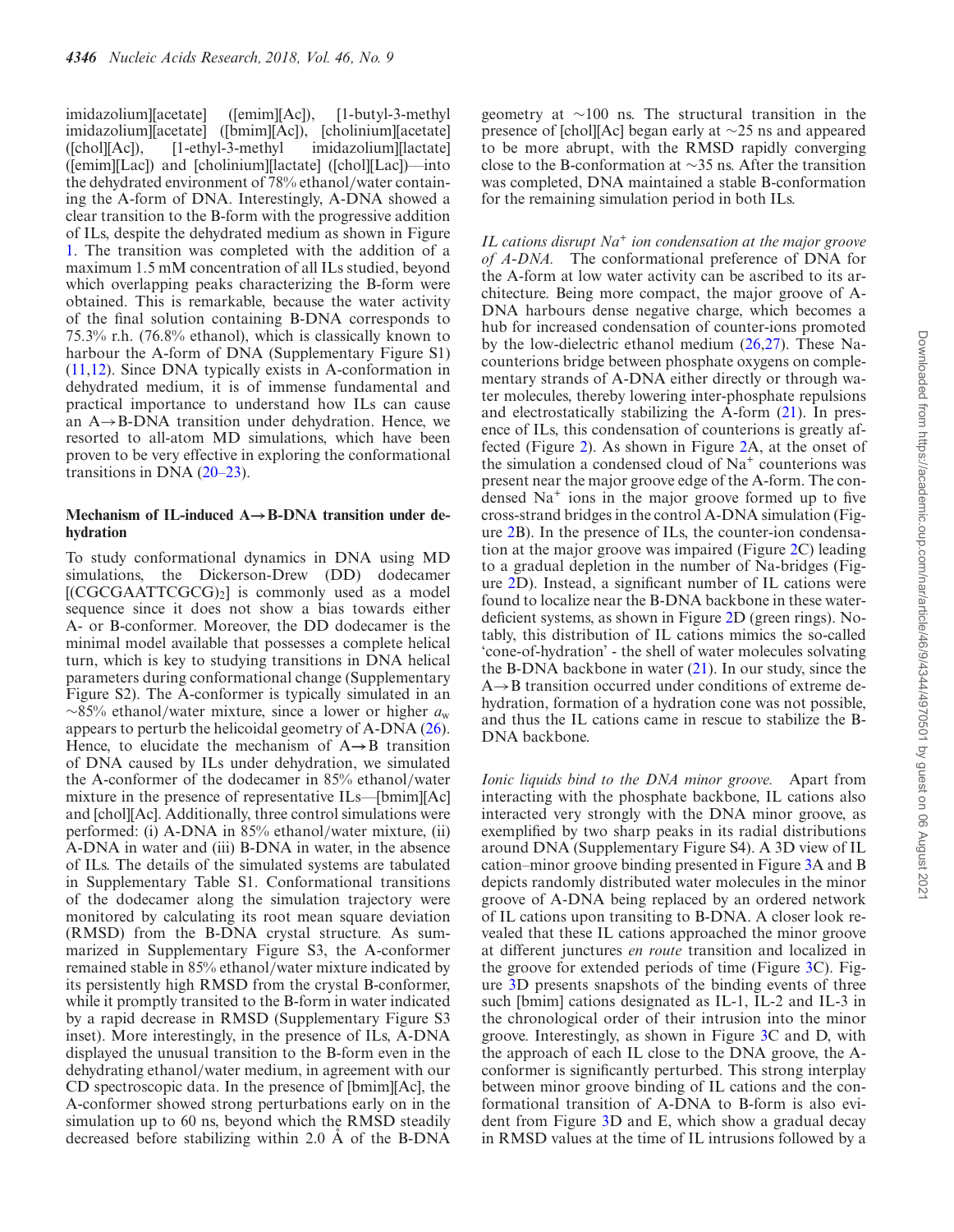

**Figure 1.** Ionic liquids induce an unusual A→B-DNA transition in a dehydrating 78% ethanol/water mixture. The typical A-DNA (topmost curve in each graph) transits to the B-form (indicated by dashed line) induced by a range of ILs: (A) [bmim][Ac], (B) [chol][Ac], (C) [emim][Ac], (D) [chol][Lac], (E)<br>[emim][Lac]. [DNA] =  $3 \times 10^{-4}$  M bps, [NaCl] =  $3 \times 10^{-4}$  M, [IL] top to bottom in each plot). The CD spectra were normalized to account for the change in DNA concentration with increasing addition of IL solutions.



**Figure 2.** Counter-ion condensation is impaired *en route*  $A \rightarrow B$  transition of DNA. (A) Na-counter-ions (yellow) condense near the phosphate groups (cyan) of A-DNA to form (**B**) cross-strand Na-bridges in the control simulation of A-DNA in 85% ethanol/water mixture. During IL-induced transition of A-DNA to the B-form (**C**) the number of Na-bridges deplete as ion-condensation is disrupted and (**D**) replaced by IL cations (green rings). Water oxygens are shown in red. Only the imidazolium ring of the IL cation is shown for clarity. A cross-strand Na-bridge was defined as a  $Na<sup>+</sup>$  that was simultaneously found within ∼3.5 Å distance between two cross strand phosphate oxygens.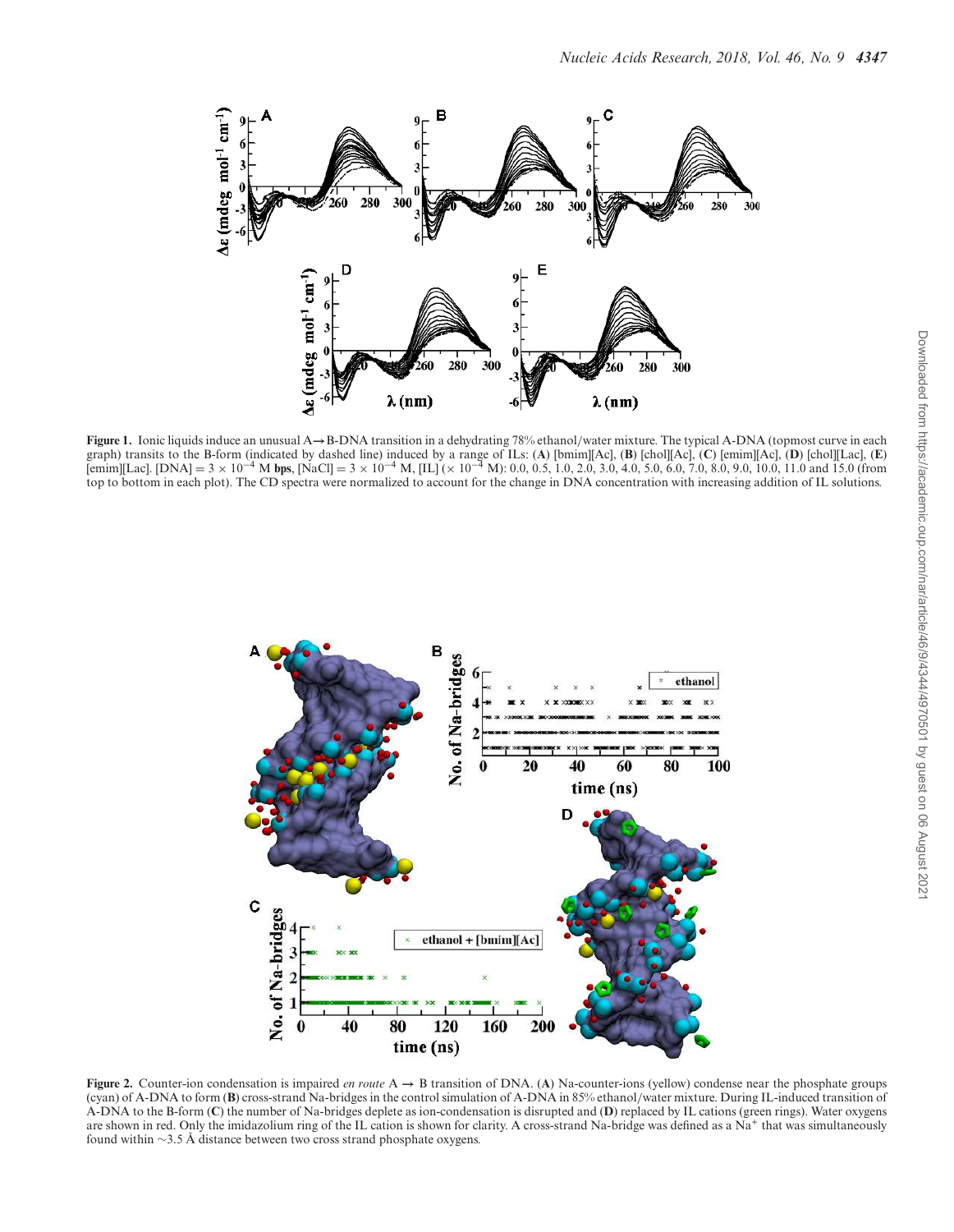

**Figure 3.** Key events occuring in the minor groove during the course of IL-induced A→B-DNA transition. (**A**) A disordered hydration network in A-DNA is replaced by (**B**) an ordered [bmim]+-water spine in B-DNA (IL cations, green; base atoms, cyan). (**C**) Intrusion of IL cations is represented as distance plots between ILs and the DNA minor groove as a function of time. (**D**) Snapshots of the IL-bound DNA are shown at time points 25, 70 and 100 ns for IL-1, IL-2 and IL-3, respectively, which persisted in the minor groove during the course of the transition. (**E**) IL-DNA binding events severely perturb the A-DNA structure causing strong fluctuations in RMSD until at ∼100 ns when IL-induced A→B-DNA transition completed and the RMSD converged within  $2 \text{ Å}$  of the B-DNA geometry.

plateau characterizing the appearance of a stable B-DNA conformation.

Conformational transitions in DNA are always accompanied by changes in several helicoidal parameters (20,23,28,29). Time evolution of various helicoidal parameters in Supplementary Figure S5 suggests that all the studied parameters fluctuated close to the A-DNA geometry up to ∼60 ns before steadily transiting towards their values in Bconformer. Such concerted global changes in the helicoidal parameters of DNA are known to be the manifestations of local changes occurring at each base pair step (29). Interestingly, analysis of individual step parameters revealed that the most vivid transitions occur at base pairs that serve as sites for IL binding. Figure 4 presents the time evolution of inclination (INC), *x*-displacement (XDP) and roll at base pair steps 5A:20T | 6A:19T and 7T:18A | 8T:17A where IL-2 and IL-3 were bound, respectively. Apart from a sharp

departure at ∼20 ns, all three parameters of the base pair step 5A:20T | 6A:19T exhibited values close to the A-form up to ∼50 ns. The deviation at ∼20 ns can be attributed to the short intermittent interaction made by IL-1 with these base pairs. Beyond 50 ns the parameters deviated from their values in the A-conformer and approached very close to the B-form values at 60 ns. This corresponds well with the time of IL-2 binding to this base pair step (see Figure 3D). Similarly, binding of IL-3 at 7T:18A | 8T:17A causes a strong transition of this base pair step towards the B-conformation at ∼75 ns. Moreover, owing to the intrinsic cooperativity in the DNA structure, binding of IL-3 in the adjoining region has a stabilizing effect on the B-DNA geometry at 5A:20T | 6A:19T base pair step as well. However, it is noteworthy that the base pair step 7T:18A | 8T:17A itself exhibits a sharp transition to the B-form only after a while (at ∼100 ns). Following this event the entire dodecamer attains the B-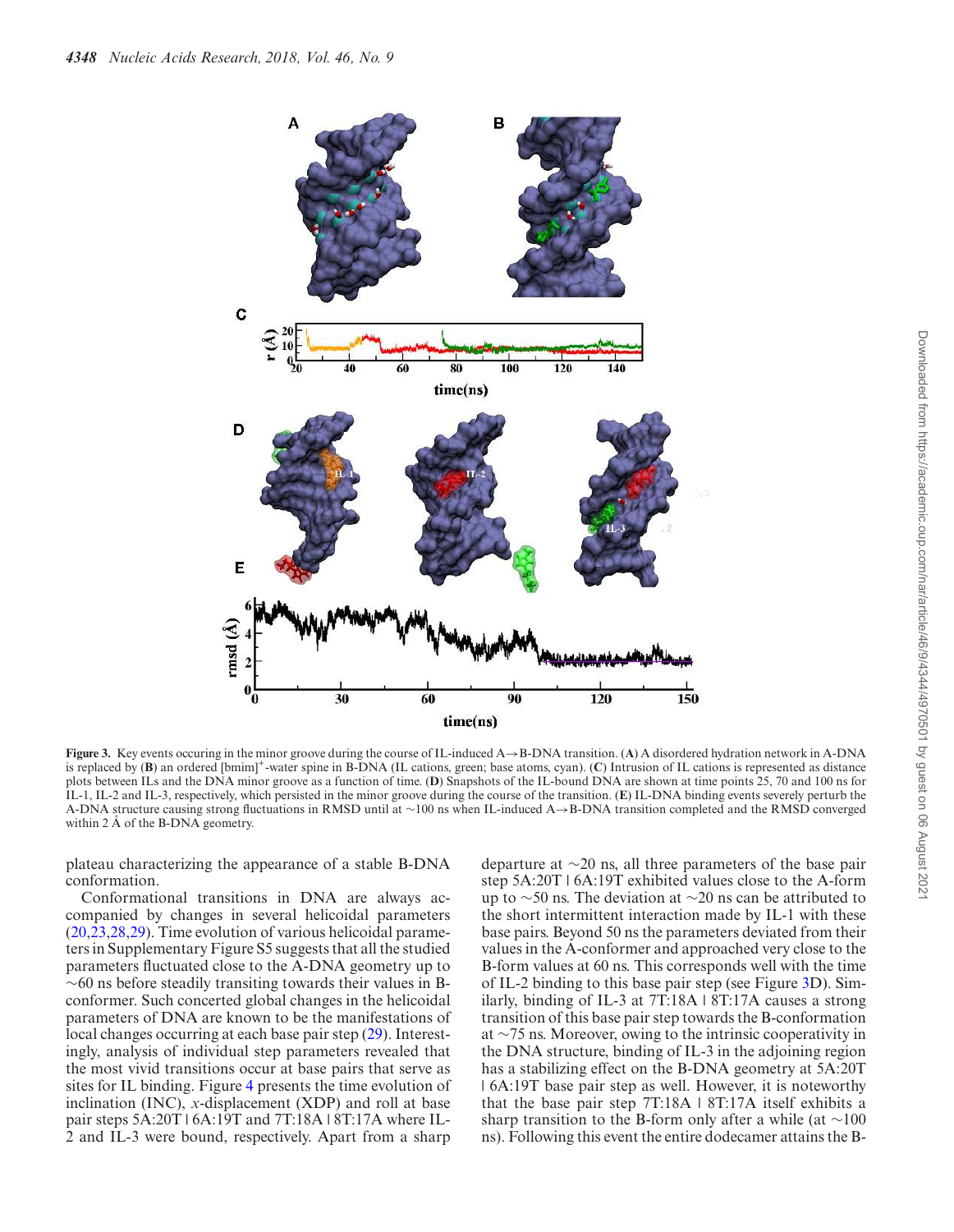

**Figure 4.** Time evolution of geometrical parameters (**A**) inclination (INC), (**B**) X-displacement (XDP) and (**C**) roll at base pair steps 5A:20T | 6A:19T (left panel) and 7T:18A | 8T:17A (right panel) during the course of IL-induced A→B-DNA transition in 85% ethanol/water mixture. The background distribution (gray) presents geometrical parameter data recorded every 2 ps during the simulation, while the projected distributions (red/green) are running averages calculated over 1000 ps windows. A schematic representation of the binding of IL-2 and IL-3 to the above base pair steps is shown for reference. Standard average values of geometrical parameters: A-DNA: INC = >20°, XDP = -5 Å, roll = >+12° and B-DNA: INC = 3.4°, XDP = -1 to 0 Å, roll  $= 0^\circ.$ 

DNA geometry (see Supplementary Figure S3), indicating that transition of the central AATT step could be essential to drive transition of the entire DNA to the B-form.

A recent study by Lavery *et al.* suggested that often simulations up to 300ns are required to obtain stable ion distributions around helical DNA (30). Hence, simulation of DNA dodecamer in the [bmim][Ac]/water/ethanol system was extended up to 400 ns. As shown above, during the transition period (80–120 ns), distributions of ions in DNA grooves and around the phosphate backbone were severely perturbed (Supplementary Figure S6). However, immediately after transition, the ion/solvent distribution re-equilibrated to attain a plateau, which was sustained until the end of the simulation. This confirmed that stable ion distribution was attained in our simulated systems. Slightly higher fluctuations in ion distribution in the major groove occur due to the wider space available for exchange of ions, unlike the constricted minor groove.

*IL-water spine stabilizes B-DNA.* The preferential transition of DNA to the B-conformer upon IL binding now needed a more mechanistic elucidation. Hence we probed the DNA–IL interactions in greater detail. The intruding [bmim] cations did not simply reside in the minor groove of the DNA dodecamer, but formed H-bonding interactions with the electronegative base atoms. As shown in Figure 5A, the acidic hydrogen of the cation imidazolium ring simultaneously formed H-bonds with adenine-N3 on one strand and thymine-O2/cytosine-O2 on the complementary strand at the minor groove. The IL-mediated H-bond bridges were better characterized by deducing the time evolution of their formation over the course of the  $A \rightarrow B$  transition. As shown in Figure  $5B$ , since its time of binding at the  $5A:20T$  | 6A:19T step, IL-2 persistently bridged bases 6A and 20T till beyond the transition time. In a similar manner, IL-3 bound at base pair step 7T:18A | 8T:17A mediated a cross-strand bridge between bases 8T and 18A. Interestingly, the geometry and persistence of these cross-strand bridges posed a striking similarity to the water-mediated bridges constituting the spine of hydration in the control simulation of B-DNA in aqueous solutions (Supplementary Figure S7A). Notably, formation of the hydration spine is known to be critical in driving the  $A \rightarrow B$  transition in aqueous solutions (31). The remarkable ability of the IL cation to mimic water in its interactions with the DNA minor groove causes a similar conformational transition of IL-bound base pairs even in the absence of sufficient water. The transition, however, was not yet fully complete. This is because the bulky [bmim] cations bound at the two AT steps excluded the central TT region of the AATT stretch from IL occupancy. Nonetheless, there was enough room for one water molecule to squeeze in between the two cations (Figure 5A). Further analysis revealed that the 7T-19T bridge was indeed formed by water (Figure 5C). Thus, an IL-water-IL spine spanning the entire AATT region promptly transited the DNA dodecamer to the B-conformation. It is important to note that the 'spine of IL cations' significantly differs from the 'spine of hydration' in that the former contains only a minor proportion of water. Replica simulations were carried out to validate the convergence of timescale and proposed mechanism of IL-induced  $A \rightarrow B$ -DNA transition. The details of the replica simulations are summarized in Supplementary Table S1. As shown in Supplementary Figure S8,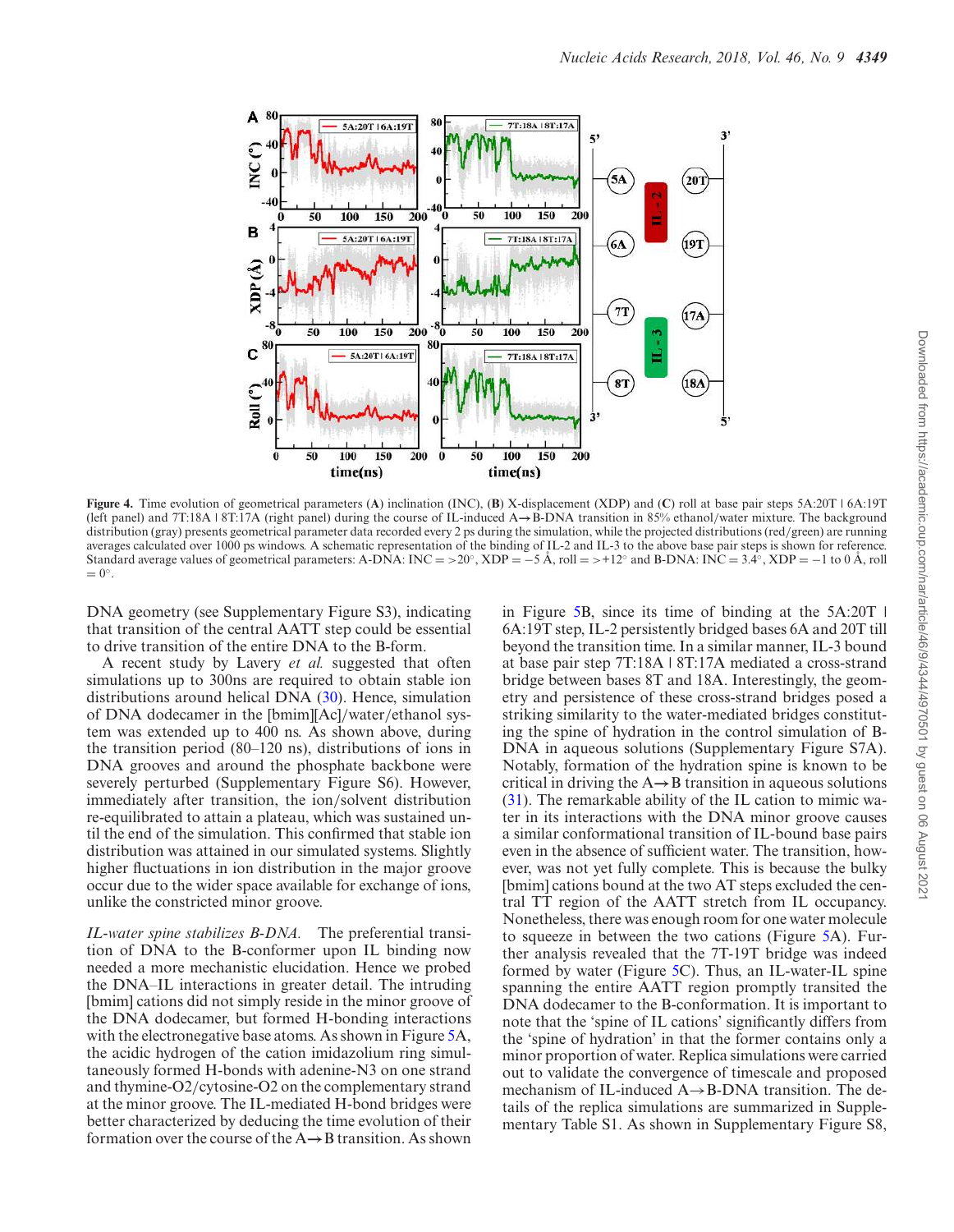

**Figure 5.** Spine of IL-water stabilizes B-DNA. (**A**) A [bmim]/water spine in the minor groove of B-DNA comprises of bifurcated H-bonds (dashed lines) formed by the acidic C1 carbon of the [bmim] cations (red and green) or O of water molecule with N3 and O2 atoms of the DNA bases. Persistence of the (**B**) [bmim] and (**C**) water constituents of the IL-water spine. The IL-water spine is dynamic indicated by the different ILs (red/green/blue) that constitute the spine during the transition period. To emphasize on the transition period, data beyond 150 ns are truncated.

the [bmim]-induced transition always occurs in ≤100 ns and this timescale remarkably coincided with the complete formation of the [bmim]-water spine in the DNA minor groove. This further reiterates that the IL-water spine brings about the A→B transition of DNA under conditions of severe dehydration.

*Key role of AT in nucleating IL-induced DNA transition.* An interesting fact that becomes evident from the above findings is that IL cations bind preferably at AT-rich regions of the DNA minor groove, which consequently serve as sites for nucleating the  $A \rightarrow B$  transition (Figures 4 and 5)*.* To investigate a plausible sequence-dependent nature of the IL-mediated  $A \rightarrow B$  transition, we simulated two more dodecamers with sequences (i) 5′ -CTTCCATGGAAG-3′ and (ii) 5′ -CCCCCGCGGGGG-3′ , denominated as AS1 and AS2, respectively. The first sequence contains an Aphilic GC-rich core unlike the B-philic AATT segment of the DD dodecamer, while the second sequence completely lacks AT-base pairs. The A-form of the two duplexes were simulated in 85% ethanol/water mixture in the presence of [bmim][Ac]. As shown in Supplementary Figure S9, AS1 transited to the B-form in the presence of ILs even in the dehydrating ethanol medium, while AS2 failed to undergo a conformational change.

To understand the effect of DNA sequence on IL-induced  $A \rightarrow B$  transition, the key events occurring during the simulation of AS1 and AS2 were captured. Initial perturbations of the AS1 A-DNA were caused by disruption of Nabridges at the major groove and binding of IL-1 to a terminal AA step (Supplementary Figure S10A–C). Subsequently, IL-2 and IL-3 intruded into the minor groove of the dodecamer at different points of time (Supplementary Fig-

ure S10D), following which AS1 attained a stable B-form. Interestingly, all three ILs bound at AT base pairs in agreement with the preferential affinity of IL cations (Supplementary Figure S10D). Evidently, the course of events leading to the transition of AS1 matched well with our previous observations on the DD dodecamer, despite their distinct sequences. However, there was one notable difference in the nature of the spine formed in the minor groove of the two duplexes. Unlike the IL/water spine that aided in transition of the DD dodecamer (Figure 5), AS1 harboured a spine made solely of IL cations (Supplementary Figure S10E). This is because the predominance of GC base pairs at the central domain of the AS1 duplex prevented the formation of a stable water bridge at its minor groove (Supplementary Figure S11).

The AS2 dodecamer, on the other hand, primarily sampled the A-conformation during most of the simulation time. However, at least twice during the course of the simulation, its geometry showed strong fluctuations towards the B-form (at ∼60 and 100 ns in Supplementary Figure S9). As shown in Supplementary Figure S12, these structural perturbations were caused by disruption of Na-bridging at the major groove, similar to the DD and AS1 dodecamers. However, no IL cations made persistent interactions in the minor groove of AS2. As a result, although the A-form was perturbed, the B-form did was not stabilized and the DNA returned to its A-conformer.

*Nature of IL cation dictates the promptness of*  $A \rightarrow B$  *transition.* When the [bmim] cation was replaced by [chol], transition of A-DNA to the B-form followed a similar mechanism––counter-ion condensation at the major groove of A-DNA was impaired and an IL/water spine was con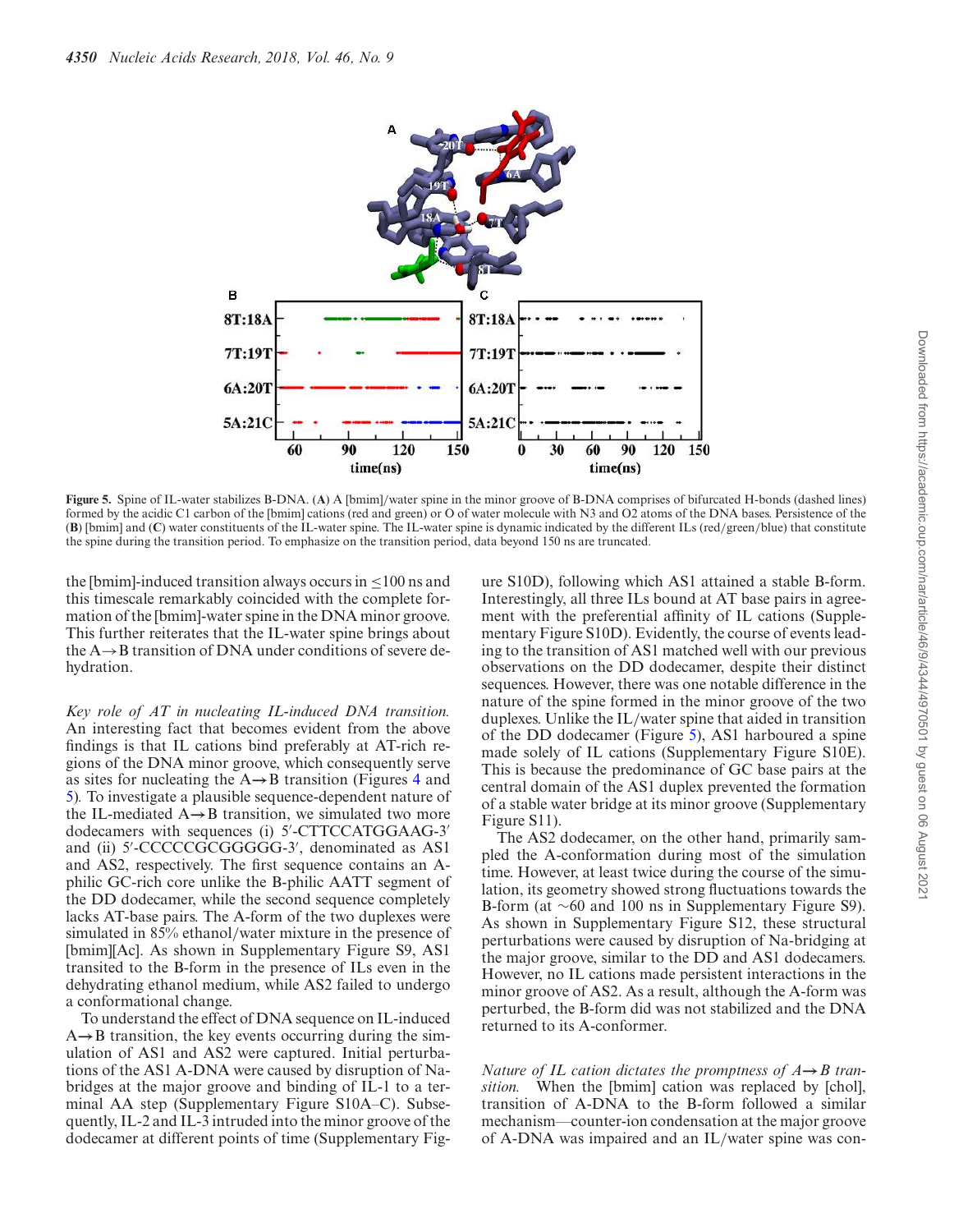stituted in the minor groove of B-DNA. However, the nature of the transition was quite distinct for the two ILs, with [chol][Ac] inducing a more abrupt  $A \rightarrow B$  transition (Supplementary Figure S3). Similar to [bmim], several [chol] cations localized in the minor groove of DNA at different time points during the course of the transition (Supplementary Figure S13). The rapid transition induced by the latter can be attributed to the differential interaction made by the two cations with DNA. The positive charge on the [chol] head group is more localized compared to the imidazolium ring of [bmim], in which the charge is distributed over five different sites. As a consequence, [chol] cations experience a greater affinity for the negatively charged DNA backbone and grooves that plausibly brings about a more prompt A→B transition. Another noteworthy feature is that the water-assisted [chol]-spine formed at the minor groove contains more water than [bmim]-spine during most of the simulation period (compare last snaps of Supplementary Figure S13B and Figure 3D). However, it is only after the binding of IL-1 to 5A:20T | 6A:19T base pair step at ∼25 ns that these water persistently stay in the minor groove. The existence of more water in the minor groove of [chol]/DNA complex can be ascribed to two main reasons. Firstly, the small chain length of the choline moiety leaves more room for water occupancy. Secondly, the hydroxyl group of choline facilitates H-bonding interactions with water in the minor groove.

*IL-bound B-DNA resists transition to the A form.* The remarkable ability of ILs to restore the B-conformation of DNA elicits an interesting plausibility with significant potential applications––could ILs altogether prevent B-DNA from transiting to the A-form upon dehydration? To investigate this, we added our series of ILs to aqueous solutions of B-DNA, and subsequently subjected the IL-bound DNA to dehydration by gradual addition of ethanol. Quite surprisingly, B-DNA bound to [bmim][Ac] IL did not transit to the A-conformation even at 78% ethanol concentration. As shown in Figure 6A, the typical changes in CD bands that signify a B→A-DNA transition was not observed (compare with Supplementary Figure S1). Instead, a set of peaks of almost overlapping signal intensities corresponding to the B-DNA spectrum was obtained. This indicates that once bound to [bmim][Ac], the B-form is so stabilized that it resists transition. From our observations, the resistance of the IL-bound B-DNA to a conformational change can now be attributed to the IL-water spine persisting in the minor groove, which locks DNA in its B-conformation (Figure 3). Moreover, since water constitutes a very small proportion of the IL-water spine (Figures 3 and 5), dehydration imposed by addition of ethanol cannot disintegrate the spine or destabilize the B-conformation. Thus, binding of the [bmim] cation to the minor groove of A-DNA not only drives it to the B-form, IL-bound B-DNA also resists a conformational transition upon dehydration.

B-DNA bound to other ILs comprising of [chol] and [emim] cations exhibited similar, though slightly weaker, resistance to a conformational change to the A-form when subjected to dehydration. As shown in Figure 6B, with addition of up to 73% ethanol, choline-bound DNA maintained the B-conformation. Only upon further dehydration, conformation of the choline-bound B-DNA tends towards the A-form, although the increase in magnitude and the blue shift of the peak at 278 nm are clearly much lesser compared to the classical B→A transition (compare with Supplementary Figure S1). Irrespective of the type of IL cation or anion, similar resistance was exhibited by all IL-bound B-DNA (Supplementary Figure S14). The resistance to conformational transition posed by IL-bound B-DNA can be better comprehended by deducing the change in the B-form fraction ( $[\theta]_B$ ) as a function of ethanol concentration. The CD spectrum was recorded at 270 nm for all ethanol concentrations and the B-form fraction was calculated as fol $l$ ows:

*Nucleic Acids Research, 2018, Vol. 46, No. 9* **4351**

$$
[\theta]_{B} = (\Delta \varepsilon - \Delta \varepsilon_{A}) / (\Delta \varepsilon_{B} - \Delta \varepsilon_{A}),
$$

where  $\Delta \varepsilon$  is  $CD_{270}$  at any given ethanol concentration and  $\Delta \varepsilon_A$  and  $\Delta \varepsilon_B$  are CD<sub>270</sub> values for the A- and B-forms, respectively. As presented in Figure 6C, in the absence of ILs, B-DNA rapidly transited to the A-form with increasing addition of ethanol resulting in a classical sigmoidal curve depicting a cooperative transition. However, when bound to ILs, the resistance offered by the B-form to a conformational transition resulted in a plateaued curve up to high ethanol concentrations of  $\geq 72\%$ . In the absence of ILs, at least 50% of the DNA have already transited to the A-form at this ethanol concentration. Notably,  $[\theta]_B$  for [bmim]-bound DNA could not be measured, as this DNA did not transit to A-form at all.

The greater effectiveness of [bmim] compared to the other ILs (compare Figure 6A and B) could be explained from our MD data. As shown in Supplementary Figure S15, the planar imidazolium ring of the [bmim] cation fits effectively into the minor groove pocket making greater number of contacts with the DNA base atoms. Conversely, the bulky N(Me)<sup>3</sup> headgroup of choline cation is sterically hindered from approaching the minor groove very closely. This is reflected in the free energy of binding values of the two ILs to B-DNA in 85% ethanol/water solution,  $-7.30 \pm 1$ 1.43 kcal/mol for [bmim]<sup>+</sup> and  $-6.53 \pm 0.44$  kcal/mol for [chol]<sup>+</sup> . Even though we do not have simulation data of DNA in [emim]-based IL, it is easy to conceive that the weak binding of [emim] in B-DNA minor groove is due to weaker van der Waals interaction of the ethyl side chain of [emim] compared to the long butyl chain of [bmim].

To affirm the greater binding strength of [bmim], we attempted to regenerate the free DNA from the respective IL-bound DNA fractions, and subsequently, tested the regenerated DNA using gel electrophoresis. As shown in Figure 6D, DNA recovered from [chol][Ac] solution moved as a distinct narrow band on agarose gel, while DNA regenerated from the [bmim]-bound fraction formed a broader band. The band trail observed for the latter can be ascribed to two reasons: (i) degradation of DNA or (ii) the presence of residual IL ions that hinder electrophoretic movement. Since the structural integrity of the regenerated DNA fractions was confirmed using CD spectroscopy (Supplementary Figure S16), the broader band plausibly resulted from a drag on the DNA passage through the gel caused by residual [bmim]<sup>+</sup> bound to DNA. Notably, both IL-bound DNA fractions were washed thoroughly and treated by identical protocols for the regeneration of free DNA. However, the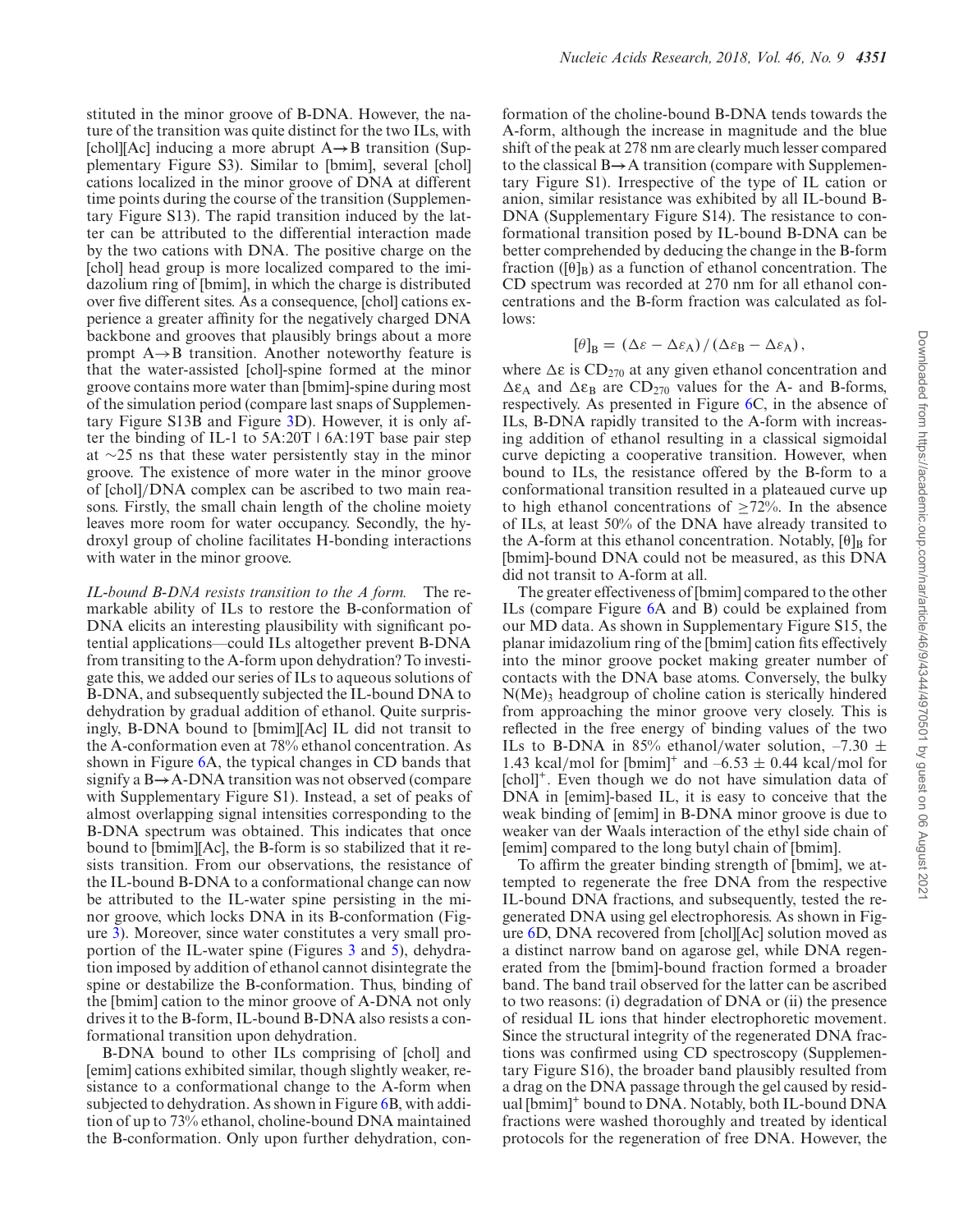

**Figure 6.** B-DNA bound to IL cations resist transition to the A-form even upon dehydration. (**A**) [bmim]-bound DNA offers the highest resistance by not transiting to the A-form at all. (**B**) Slightly weaker resistance is posed by B-DNA bound to [chol][Ac]. [DNA] =  $3 \times 10^{-4}$  M bps, [NaCl] =  $3 \times 10^{-4}$ M, [IL] = 3 × 10−<sup>4</sup> M. Ethanol concentrations of 68, 70, 71, 72, 73, 74, 75, 76 and 78% are colour coded as VIBGYORBlackMagenta, respectively. The CD spectra were normalized to account for the change in DNA concentration with addition of ethanol. (**C**) Change in the fraction of DNA present in the B-form  $(\theta|_B)$  as a function of added ethanol. **(D)** Gel electrophoresis of DNA extracted from DNA-IL solutions containing [bmim][Ac] (Lane 1) or [chol][Ac] (lane 2). The band trail in lane 1 indicates presence of residual [bmim] cations in the extracted DNA fraction.

strongly bound [bmim]<sup>+</sup> could not be completely removed from the DNA, unlike [chol]<sup>+</sup>. This unequivocally proves that [bmim]<sup>+</sup> cations indeed bind with greater strength at the DNA groove compared to other ILs. The implications of this stronger binding manifest in better resistance of [bmim]-bound DNA to a conformational transition compared to [choline]-bound DNA.

## **CONCLUSIONS**

It is classically known that the level of hydration is the most important determinant of the conformational state of DNA. The physiological B-conformation succumbs to A-form under conditions of dehydration. Here we show for the first time that ILs can induce conformational transitions in DNA, and even retain the B-form under a state of extreme dehydration. Results suggest that ILs accomplish this unusual phenomenon by a twofold mechanism––destabilizing the A-form by disrupting counter-ion condensation and stabilizing the B-form by establishing an 'IL spine' in the minor groove. The nature and interactions of this 'IL spine' bear striking similarity with the classical 'spine of hydration' known to stabilize B-DNA in water. Results also suggest that ILs nucleate the A→B transition by its preferential binding at AT steps. Thus, while AT base pairs present in the DNA sequence can serve as sites for initiating a conformational change, sequences lacking AT regions fail to undergo the transition. Moreover, the type of IL cation dictates the promptness of  $A \rightarrow B$  transition and is also a key determinant of the extent of transitional resistance that B-DNA would experience in dehydrated conditions. The implications of these findings could mark the leap ahead in the applications of ILs in DNA technology. For example, ILs can now be integrated into an 'anhydrobiotic' DNA storage media as a stabilizer against conformational transition due to dehydration. But even more remarkable will be the plausible use of ILs as a conformational switch for DNA through careful selection of the IL cationic counterpart and the DNA sequences.

#### **SUPPLEMENTARY DATA**

Supplementary Data are available at NAR Online.

## **ACKNOWLEDGEMENTS**

The facilities provided by DST-FIST, Govt. of India and Computer Centre, IIT Madras are greatly acknowledged. DG thanks Md. Homaidur Rahman and Rajani K. for help with experiments.

## **FUNDING**

SERB, Govt. of India [EMR/2016/000707]. Funding for open access charge: DST, Govt. of India [EMR/2016/000707]. *Conflict of interest statement.* None declared.

## **REFERENCES**

1. Patil,S.D., Rhodes,D.G. and Burgess,D.J. (2005) DNA-based therapeutics and DNA delivery systems: a comprehensive review. *AAPS J.*, **7**, E61–E77.